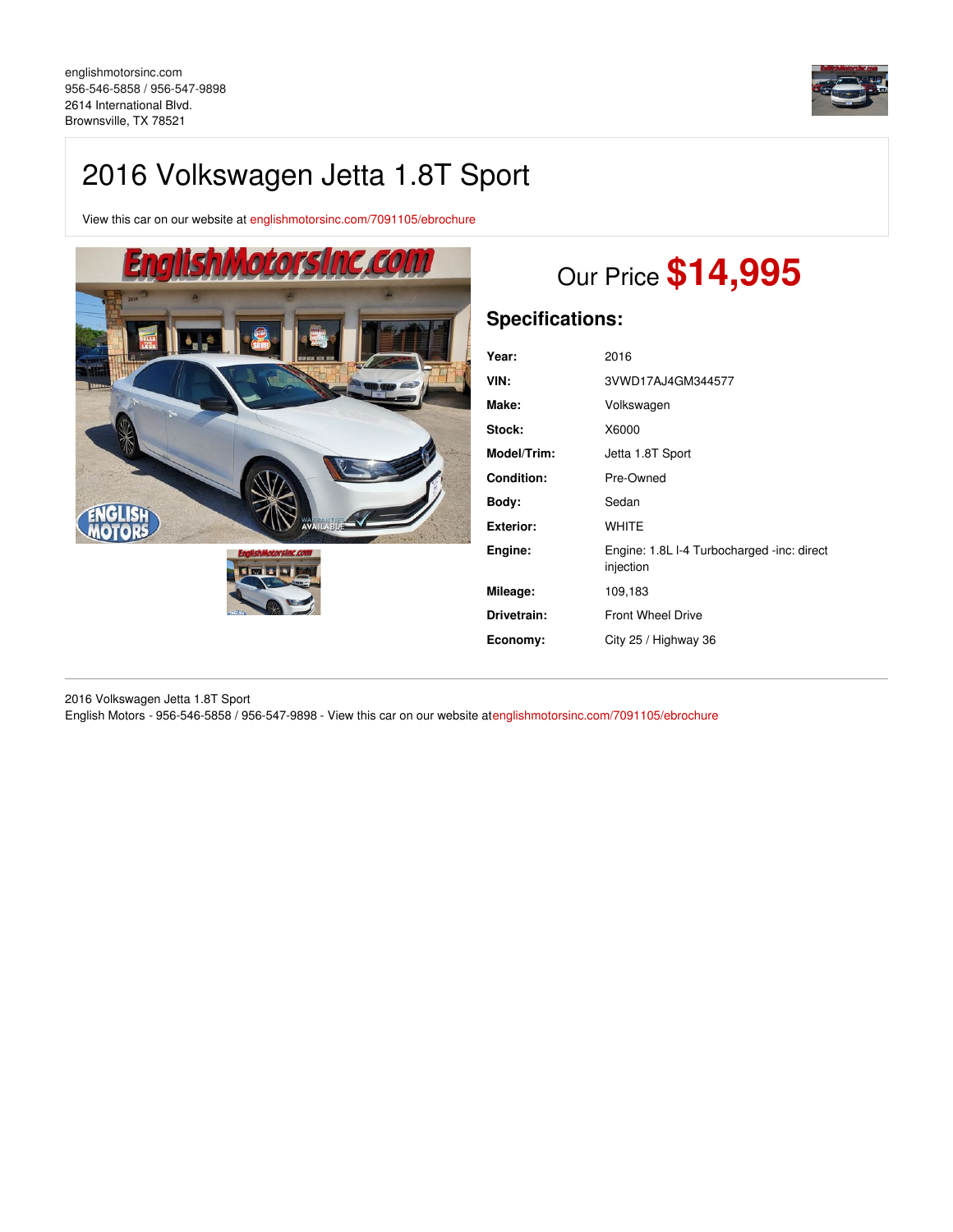

### 2016 Volkswagen Jetta 1.8T Sport

English Motors - 956-546-5858 / 956-547-9898 - View this car on our website a[tenglishmotorsinc.com/7091105/ebrochure](https://englishmotorsinc.com/vehicle/7091105/2016-volkswagen-jetta-1-8t-sport-brownsville-tx-78521/7091105/ebrochure)

## **Installed Options**

## **Interior**

- Heated Front Comfort Sport Seats -inc: , manually adjustable front seats and driver manual lumbar support
- 6-Way Driver Seat- 6-Way Passenger Seat
- 60-40 Folding Bench Front Facing Fold Forward Seatback Rear Seat
- Manual Tilt/Telescoping Steering Column
- Gauges -inc: Speedometer, Odometer, Tachometer, Trip Odometer and Trip Computer
- Power Rear Windows-Leather Steering Wheel- Front Cupholder- Rear Cupholder
- Power Fuel Flap Locking Type- Remote Releases -Inc: Power Cargo Access
- Proximity Key For Push Button Start Only
- Remote Keyless Entry w/Integrated Key Transmitter, Illuminated Entry, Illuminated Ignition Switch and Panic Button
- Cruise Control w/Steering Wheel Controls- Manual Air Conditioning
- HVAC -inc: Underseat Ducts- Illuminated Locking Glove Box- Driver Foot Rest
- Full Cloth Headliner
- Interior Trim -inc: Metal-Look Instrument Panel Insert, Metal-Look Door Panel Insert and Chrome/Metal-Look Interior Accents
- Leather Gear Shifter Material- V-Tex Leatherette Seat Trim- Day-Night Rearview Mirror
- Driver And Passenger Visor Vanity Mirrors w/Driver And Passenger Illumination
- Full Floor Console w/Covered Storage, Mini Overhead Console w/Storage and 2 12V DC Power Outlets
- Rear Map Lights- Fade-To-Off Interior Lighting- Carpet Floor Trim
- Full Carpet Floor Covering -inc: Carpet Front And Rear Floor Mats Cargo Space Lights
- FOB Controls -inc: Cargo Access- VW Car-Net Tracker System
- Driver / Passenger And Rear Door Bins
- Power 1st Row Windows w/Front And Rear 1-Touch Up/Down Delayed Accessory Power
- Power Door Locks w/Autolock Feature- Redundant Digital Speedometer- Trip Computer
- Outside Temp Gauge- Analog Appearance
- Manual Adjustable Front Head Restraints and Manual Adjustable Rear Head Restraints
- 1 Seatback Storage Pocket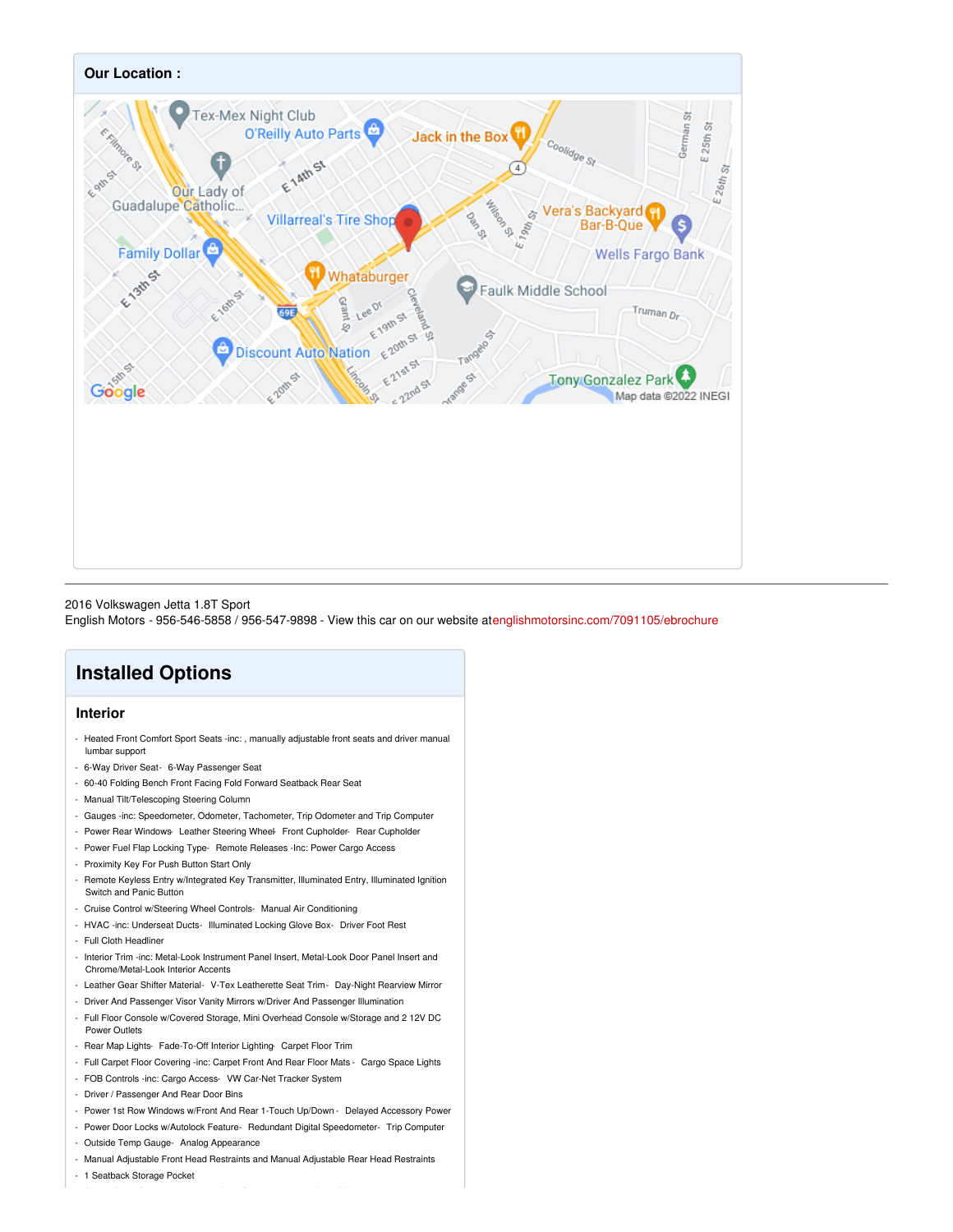- Sliding Front Center Armrest and Rear Center Armrest w/Pass-Thru
- Seats w/Leatherette Back Material- Engine Immobilizer- 2 12V DC Power Outlets
- Air Filtration

### **Exterior**

- Wheels: 17" Joda Black Alloy- Tires: 17" All-Season
- Wheels w/Machined w/Painted Accents Accents- Steel Spare Wheel
- Full-Size Spare Tire Mounted Inside Under Cargo- Clearcoat Paint
- Body-Colored Front Bumper- Body-Colored Rear Bumper- Black Side Windows Trim
- Body-Colored Door Handles- Black Power Heated Side Mirrors w/Manual Folding
- Fixed Rear Window w/Defroster- Light Tinted Glass
- Variable Intermittent Wipers w/Heated Jets Fully Galvanized Steel Panels
- Black Grille w/Chrome Accents- Front License Plate Bracket- Lip Spoiler
- Trunk Rear Cargo Access- Aero-Composite Halogen Daytime Running Headlamps
- Front Fog Lamps

#### **Safety**

- Heated Front Comfort Sport Seats -inc: , manually adjustable front seats and driver manual lumbar support
- 6-Way Driver Seat- 6-Way Passenger Seat
- 60-40 Folding Bench Front Facing Fold Forward Seatback Rear Seat
- Manual Tilt/Telescoping Steering Column
- Gauges -inc: Speedometer, Odometer, Tachometer, Trip Odometer and Trip Computer
- Power Rear Windows- Leather Steering Wheel- Front Cupholder- Rear Cupholder
- Power Fuel Flap Locking Type- Remote Releases -Inc: Power Cargo Access
- Proximity Key For Push Button Start Only
- Remote Keyless Entry w/Integrated Key Transmitter, Illuminated Entry, Illuminated Ignition Switch and Panic Button
- Cruise Control w/Steering Wheel Controls- Manual Air Conditioning
- HVAC -inc: Underseat Ducts- Illuminated Locking Glove Box- Driver Foot Rest
- Full Cloth Headliner
- Interior Trim -inc: Metal-Look Instrument Panel Insert, Metal-Look Door Panel Insert and Chrome/Metal-Look Interior Accents
- Leather Gear Shifter Material- V-Tex Leatherette Seat Trim- Day-Night Rearview Mirror
- Driver And Passenger Visor Vanity Mirrors w/Driver And Passenger Illumination
- Full Floor Console w/Covered Storage, Mini Overhead Console w/Storage and 2 12V DC Power Outlets
- Rear Map Lights- Fade-To-Off Interior Lighting- Carpet Floor Trim
- Full Carpet Floor Covering -inc: Carpet Front And Rear Floor Mats Cargo Space Lights
- FOB Controls -inc: Cargo Access- VW Car-Net Tracker System
- Driver / Passenger And Rear Door Bins
- Power 1st Row Windows w/Front And Rear 1-Touch Up/Down Delayed Accessory Power
- Power Door Locks w/Autolock Feature- Redundant Digital Speedometer- Trip Computer
- Outside Temp Gauge- Analog Appearance
- Manual Adjustable Front Head Restraints and Manual Adjustable Rear Head Restraints
- 1 Seatback Storage Pocket
- Sliding Front Center Armrest and Rear Center Armrest w/Pass-Thru
- Seats w/Leatherette Back Material- Engine Immobilizer- 2 12V DC Power Outlets
- Air Filtration

#### **Mechanical**

- Engine: 1.8L l-4 Turbocharged -inc: direct injection
- Transmission: 6-Speed Automatic w/Tiptronic- Front-Wheel Drive- Engine Oil Cooler
- 60-Amp/Hr 540CCA Maintenance-Free Battery w/Run Down Protection
- 140 Amp Alternator- Gas-Pressurized Shock Absorbers- Front And Rear Anti-Roll Bars
- Sport Tuned Suspension- Electric Power-Assist Speed-Sensing Steering
- 14.5 Gal. Fuel Tank- Single Stainless Steel Exhaust
- Strut Front Suspension w/Coil Springs- Multi-Link Rear Suspension w/Coil Springs
- 4-Wheel Disc Brakes w/4-Wheel ABS, Front Vented Discs, Brake Assist and Hill Hold
- Control
- Security System Pre-Wiring

All payments are calculated at 72 months, 6.45% APR and TTL paid at signing. Rate and Term may vary depending on Year of vehicle and customer's credit rating.